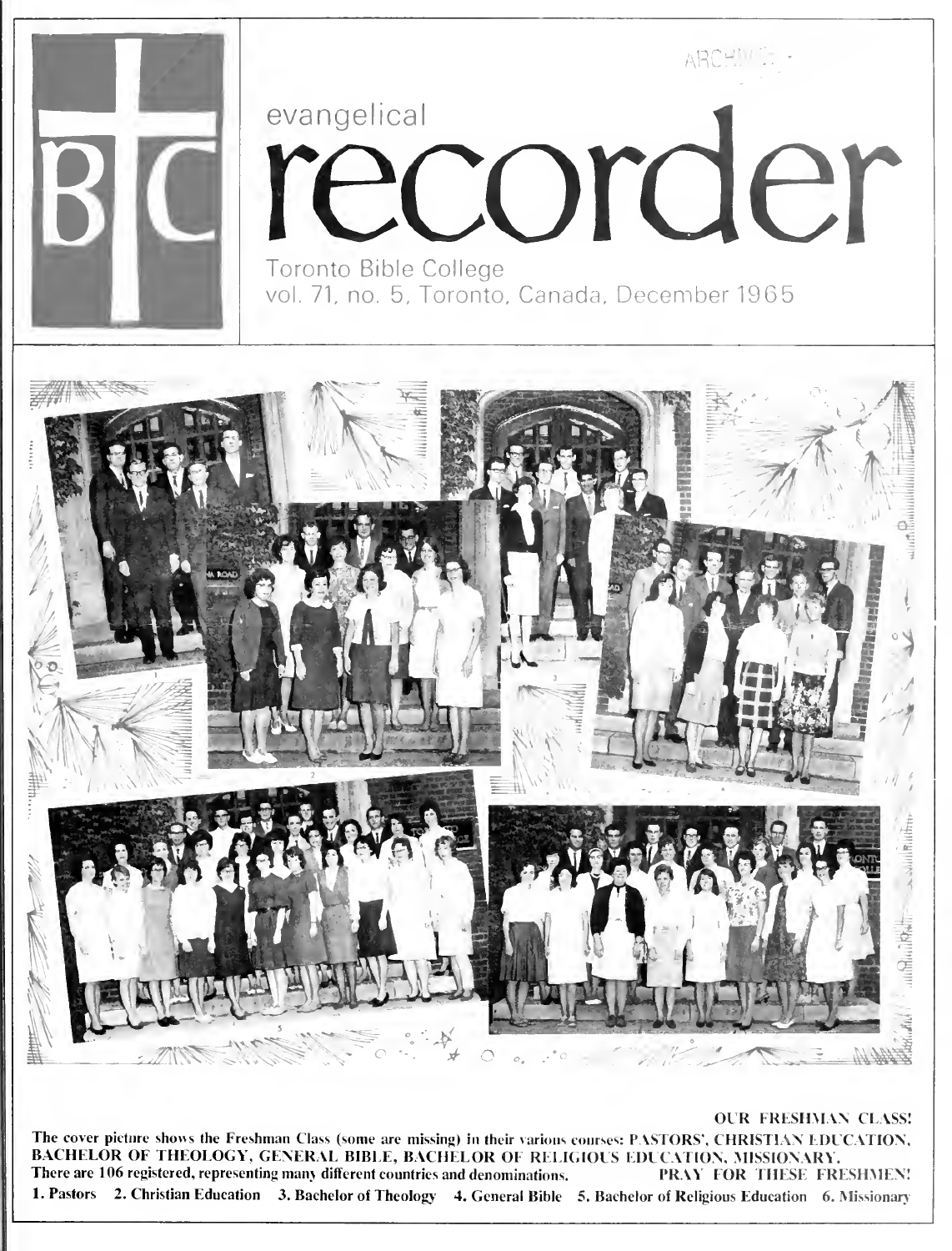# EDITORIAL -

# WHAT ARE WE SEEKING?

<sup>I</sup> here seems to be an inordinate amount of "religious" news appearing through the many news media today, and on listening or reading, one begins to wonder what we are really seeking.

We are deluged with the news of churches that are seeking a common ground, a common name, a common communion. Committees and conferences are seeking to weave their way through the maze of tradition and custom, attempting to find a common denominator (or a com mon denomination?) upon which they con build.

Throughout all the discussion and tabulated results, we fail to hear or read that which we long for: a concern for the salvation of souls for which Christ died, and a vision of world missions that will carry that message to the uttermost port of the earth. We may be doing an injustice to those who are earnestly and devotedly seeking to bring together the various groups that make up the Christian Church. But it must seem, to a world looking on, that those who are in positions of spiritual leadership are "majoring in minors" and are more concerned with "intellectual honesty" than relationships with God in Christ. There is more talk about what they believe to be "myth", "allegory", or "post apostolic additions to the Scriptures", than there is about the truth as it is in Christ Jesus. The Apostles' Creed, they claim, says one thing, but means another. And in the meantime, men and women die without a knowledge of the Lord Jesus Christ.

When the Scriptures are no longer authoritative to men and women, then the authority of Divine command is under mined or ignored. Hence, the last com mand of the Lord Jesus Christ: "Go ye into all the world and preach the gospel to every creature" is left without the urgency and passion that would see the world evangelized and the return of the Lord Jesus Christ hastened.

What are we seeking? Perhaps this has been best answered by an anonymous writer, who said:

"We are sent not to preach sociology but salvation; not economics but evangelism: not reform but redemption ; not culture but conversion: not progress but pardon; not the new social order but the new birth; not revolution but regeneration; not renovation but revival; not resuscitation hut resurrection; not a new organization hut a new creation; not democracy but the Gospel; not cicilization but Christ. We are ambassadors, not diplomats."

This must ever be the passion and concern of the true child of God. And God's people are called upon to support and pray for those agencies and workers, who ore standing true to the Scriptures, and are seeking to fulfil the Lord's commands. Let there be less talk and more prayer; less criticism and more concern; less con cern with organization and more of winning men and women to the Lord Jesus Christ. Let there be less of man and more of God, and in doing His will and work as He enables us so to do.

IT'S THEIR SOULS WE SEEK!

# NEW LIBRARY BUIIDINC; STARTED

LATE October saw the beginning of the New Library Building, which should be completed by the end of March, 1966.

Here is visible evidence of the goodness of God and the concern and co-operation of His people. The new library, and the other areas of development, hove been made possible through prayer and the gifts of folk like yourself.

Perhaps we should be reminded that the campaign for growth and development is not completed, but just begun. Those who pledged gifts towards the Lord's work here ore sending them in faithfully. BUT IT IS IN THE GIVING OF REGULAR, THOUGH PERHAPS SMALL, GIFTS, THAT WORK SUCH AS THIS CAN BE MAINTAINED. Did you know that \$2.00 or \$5.00 a month would amount to \$25.00 or \$60.00 a year? And if 1,000 friends would stand with us in such systematic giving, much of our annual budget could be cared for?

Have you PRAYED about your shore in the work of T.B.C.? Could we hear from you about it.

Systematic giving is the scriptural method of maintaining the Lord's work.

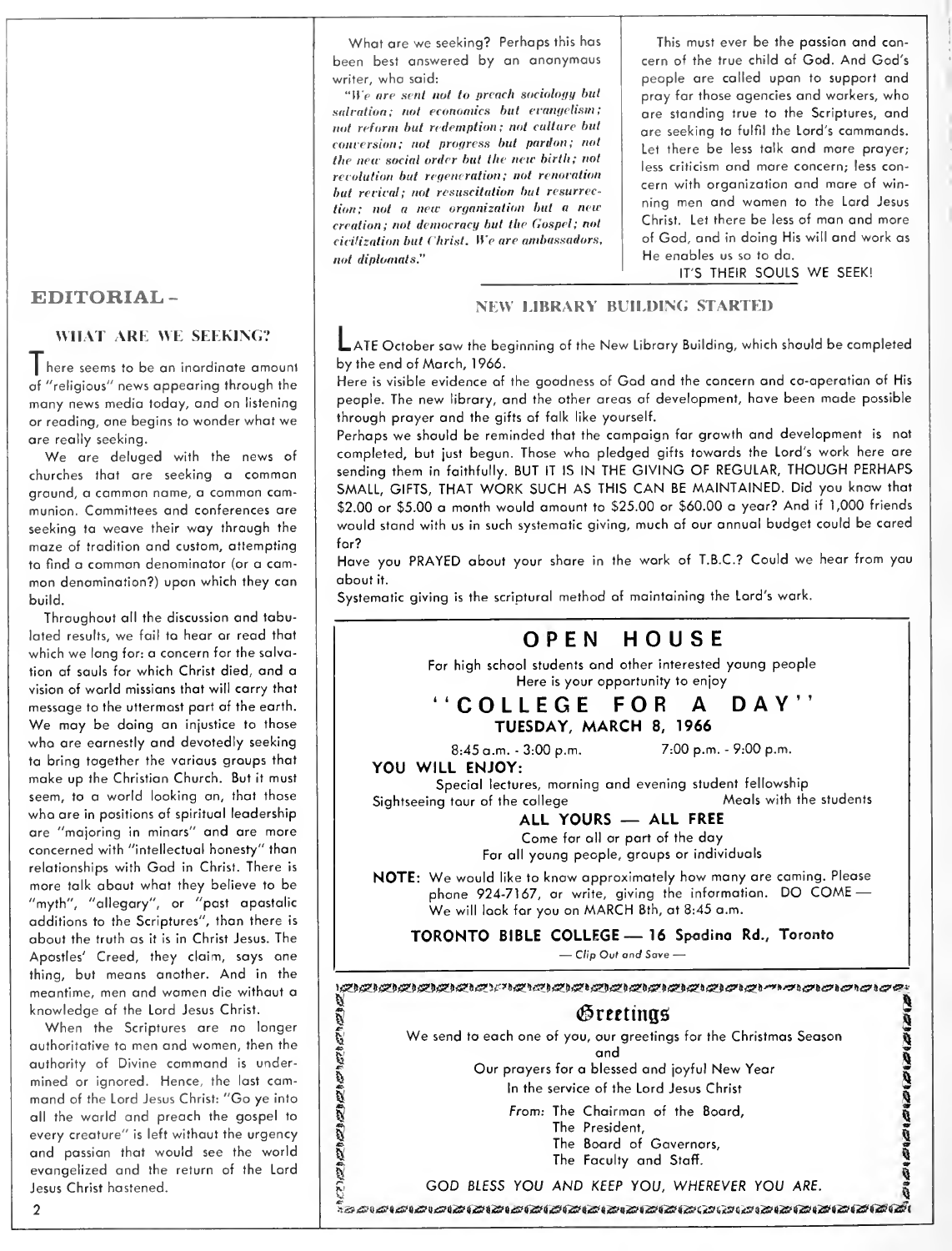# FROM THE PRESIDENT'S DESK



The following are some extracts from the message of the President at the Convocation Service, September 13, 1965:

 $\mathsf{W}_{\scriptscriptstyle{\text{e}}}$  greet you in the all-prevailing Name of Jesus Christ our Saviour! Particularly would we welcome those who are here for the first time—new faculty members, new staff, and, last but not least, new students.

"Last year at this time we looked for ward to our Special Campaign. We did so with not a little fear and trembling, for we were charting a new course. However, our hearts are filled with praise as we look back today upon a miracle. God hath done a new thing for us, and His Name is greatly to be praised!

"Generally speaking, it has been our custom, on such occasions as this, to emphasize some of the basic principles which have characterized Toronto Bible College down through the seventy-two years of her history. This is what we propose to do again today, at least in some degree.

"The first T.B.C. distinctive to which I should like to allude this morning is that of student self-government. The idea in the minds of our Founders was that people old enough to go to college should pretty well be able to run their own affairs with dignity and with a mini mum of supervision. And, of course, when this fact is coupled with the further fact that those who come to such a place do so because their lives are dedicated to God, the assumption should be correct beyond question. By and large the premise is correct, and for the excellent results in this area we praise God.

"Our second distinctive is the corpor-

ate leadership of the Holy Spirit. You will learn much here of the Holy Spirit, both as to His Person and His work. He convicts men of sin. He takes the things of God and makes them real, and guides into all truth. He is Sovereign in the for mation and operation of the Church, He indwells every believer, and it is because of this that the believer can live in constant victory over the world, the flesh and the devil. This is not to be confused with sinless perfection. Rather, it is victorious Christian living.

"If the Holy Spirit indwells all God's children, if they desire only the will of God, and if they purpose to have no will but His, then there will result a beautiful unity which will evidence itself at every strata of School life. As <sup>I</sup> see God working in His wonderful, albeit mysterious way, <sup>I</sup> shall want His touch to be similarly upon me. <sup>I</sup> shall have to examine myself constantly to be sure that there is nothing between my soul and the Saviour.

"If such be the attitude of each of us, it should not be difficult to conclude that there will be both a unity and a unanimity that will evidence itself far and wide that the Spirit indeed is pre-eminent in Toronto Bible College. May we all strive earnestly for this! This should be our goal.

"This brings us to our third distinctive, our Bible-centred curriculum. The same blessed Holy Spirit of Whom we have been speaking has both miraculously provided and preserved for us a Book, God's Book, in which is revealed the eternal purpose of God.

"We believe that we are in the last days. Jesus cannot long delay His com-

ing. However, till He comes, things will get worse and worse. We see signs of moral decay on every hand. Arnold Toynbee, the noted historian, soys: 'Of the 21 civilizations that history records, 19 of them crumbled info the dust and dis appeared when they reached the state of moral declension at which we have arrived today.' The picture admittedly is dark. There remains, however, one bright hope. It is this Book. Accordingly, our great objective at Toronto Bible College is to teach this Book—not about this Book, but the Book itself.

"This College believes that this Book is inspired, infallible, and inerrant. This is <sup>a</sup> Bible College. We want you to know this Book from cover to cover before you leave this place. Of course, this Sacred Volume is inexhaustible, but insofar as we are able to do it, we want to send you forth as masters of the Book. It could very well be that God will lead you on to advanced education in one field or another. We are heartily in favour of such a step, and will do our best to faithfully advise you in such matters—but while you are here, you will be exposed to the Word of God every day of every week.

"Never has there been such a frontal attack on the Word of God and the cause of Christ as there is today. The opposition is coming from many directions, both from without and within. Satan, the master strategist, is using every conceivable device to gain his diabolical end. At times he uses the preacher in the pulpit. At other times he resorts to the news media or the airwaves. Still again, he would seek to replace the old morality with a new perversion. There remains but one answer, and that is the Word of God. It is not good enough to merely subscribe to the Bible. We must believe it, know it, embrace it, love it, preach it, live it. This is our reasonable service.

"Young people, we are glad that God has led you here. We want these years to be enjoyable and profitable. We want our School to be the finest anywhere. We want you to be our best advertising medium. We want to make an impact both here and abroad. We have <sup>a</sup> dedicated Faculty and Board and Staff. Many of these servants of God are here at great sacrifice because they have obediently heard God's call. They are here to lead and to help you. We are all anxious to contribute to your welfare. May God bless us one and all as we seek to glorify Him in this hallowed spot, and to fulfill these principles of Toronto Bible College."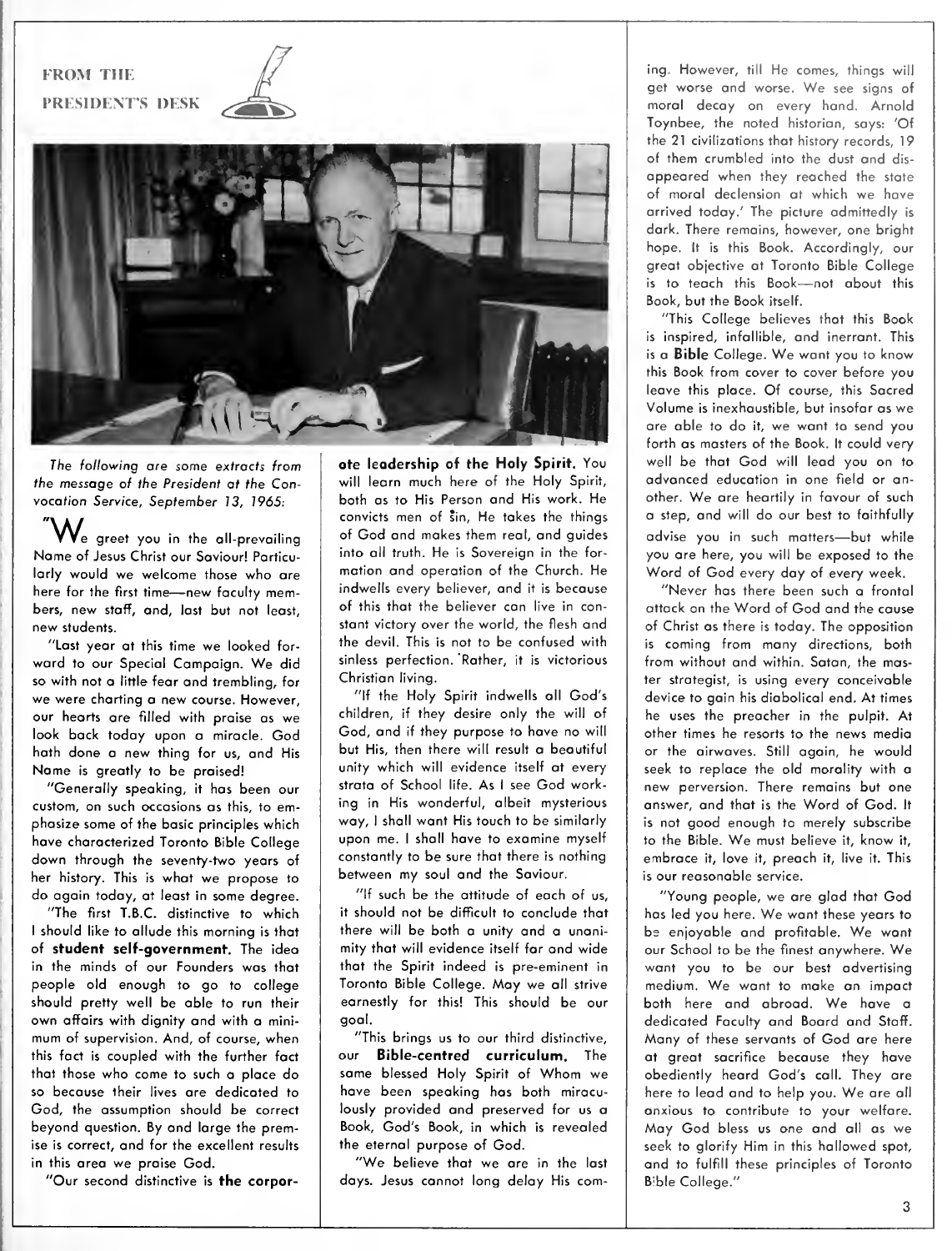#### "GIVE ATTENDANCE . . . TO DOCTRINE"



R. B. Strimple, B.A., Th.M. Dean of Faculty

V- HARLES C. RYRIE begins an article In a recent issue of the "Central Ameri can Bulletin" by noting that, "Although relevance is the cry of our day, one of the most relevant aspects of the ministry is being pushed into the background. <sup>I</sup> refer to sound teaching, or doctrine. Methods and mechanics, committees and commissions seem to figure more prominently in the thoughts and actions of Christians and Christian organizations than sound doctrine." James Daane, in reviewing Heinrich Ott's new book, THEOLOGY AND PREACHING, speaks of "one of the great weaknesses in modern preaching, both evangelical and lib eral. Even evangelical sermons often lack that resonance and that timbre which a sermon can possess only when it comes out of a large, rich background of a consciously held theology."

The lack of a vital concern for sound doctrine among evangelical Christians in our day is painfully evident to anyone who teaches in the area of theology. The author has found it necessary, for ex ample, to begin the lectures in Theology <sup>I</sup> each year by devoting some time to an explanation of the nature and importance of theology—necessary because so many students, most of them from "good Christian homes," come to Bible College with a complete lack of interest in serious theological study, or even a definite antip athy to it. Some express it this way: "I have came to T.B.C. to study the Bible, not theology." Such a statement, of course, reveals a serious misunderstanding of the nature of theology and the place that it holds as the very capstone

of Biblical study. It reveals a rather deepseated prejudice. But like all prejudice, it is a prejudice which has been learned—in the home, perhaps even in church.

Some years ago, when facing the decision of what school to attend for graduate work in theology, <sup>I</sup> wrote to a prominent Baptist pastor seeking advice. His answer was very brief: "Personally I've never been very much interested in theology; I'm only interested in preaching the Gospel and seeing souls saved."

Where has this bias against the study and the proclamation of Christian the ology arisen? No doubt any one simple answer would tell only part of the story. May <sup>I</sup> suggest, however, that this bias is in large measure simply an inevitable result of a tendency long present in modern Christianity, the tendency to divorce the two areas of doctrine and life, with a resulting depreciation of doctrine. Haven't you often heard Christians say something like this: "I'm not interested in a man's theology; <sup>I</sup> only ask, has he had an experience with Christ?" There is a slogan of the ecumenical movement: "Theology divides, Christ unites." The implication is clear: theology must be evil, since it has an evil result; and it must be carefully avoided. A contentless faith in "Christ" is all we want. More and more <sup>I</sup> find Christians less and less concerned about whether the theology of a Christian leader is sound, but rather they ask simply: "Is he spiritual?"

Certain observations on this trend of our times would seem to be in order:

(1) Surely itis time to reaffirm the fact that there are certain fundamental doctrines which form the indispensable foundation of the Christian faith; fundamental doctrines, belief in which is the very definition of <sup>a</sup> Christian. We must not be fooled by the often-heard claim that "a Christian is not a person who believes certain doctrines, but rather is a person who has had a certain experience." Often such a statement is made in order to emphasize the important fact that true Christian faith does not consist merely in the ability to sign an orthodox doctrinal statement, but is a matter of rela tionship—<sup>a</sup> relationship between persons, a sinner and the living Christ. But what a diabolical distortion of truth it would be to set up a disjunction between doctrine believed and experience enjoyed! How would this differ from the Liberalism of Schleiermacher and RitschI, of Harnack and Fosdick — the Theology of Experi ence? What are we to soy, for example, when an Albert Schweitzer proclaims

whole-souled commitment to Christ and then presents a life which is apparently consistent with his claim? Is it irrelevant to ask him concerning that Christ, to de termine whether or not the Christ to Whom he is committed is Christ, the eternal Son of God Who became man to die for sinners and to rise from the dead to give them life. Who presently inter cedes for them, and Who is coming again to take them to Himself?

God has revealed Himself in mighty acts—and in words giving the infallible interpretation of those acts, their meaning and their eternal significance for me. God's revelation, therefore, is proposition, and sincere belief in those propotions is absolutely essential. "He that believeth not God hath made Him a liar; because he believeth not the record that God gave of His Son."

(2) It is right, however, and very im portant, to recognize that absolute agree ment on every facet of Christian doctrine is not necessary to meaningful fel lowship and co-operation. It is very important to distinguish between the fundamentals of the faith (to use an old term which is now in disfavour with some, but which is still a useful one, the meaning of which is clear), and other doctrines on which Christians—equally spiritual, equally intelligent, and equally sincere—may disagree. (Moking such <sup>a</sup> distinction is not always easy, but if is not impossible. A discussion of the criteria of distinction cannot fall within the bounds of this article, however.)

In fact, perhaps one of the greatest sins of our evangelical churches lies in this very area—Christians calling each other names, refusing fellowship, in effect excommunicating one another, on the ground of differing views on eschatology. Christian conduct, church polity, the sacraments, etc.

(3) However, we must not allow the fact that Christians equally spiritual, equally intelligent, and equally sincere may disagree on these matters, to lessen our diligence in seeking out the truth even in these areas. Not everyone is right — for example, is baptism properly administered to infants of believing parents, or is baptism to be reserved for those making an intelligent profession of faith in Christ? A choice must be made. Not everyone is right; and the Christian must be interested, deeply interested, in truth.

(4) But we must not fall into the very error which we are opposing when we de fend the essential nature of sound doctrine. We must not divorce doctrine and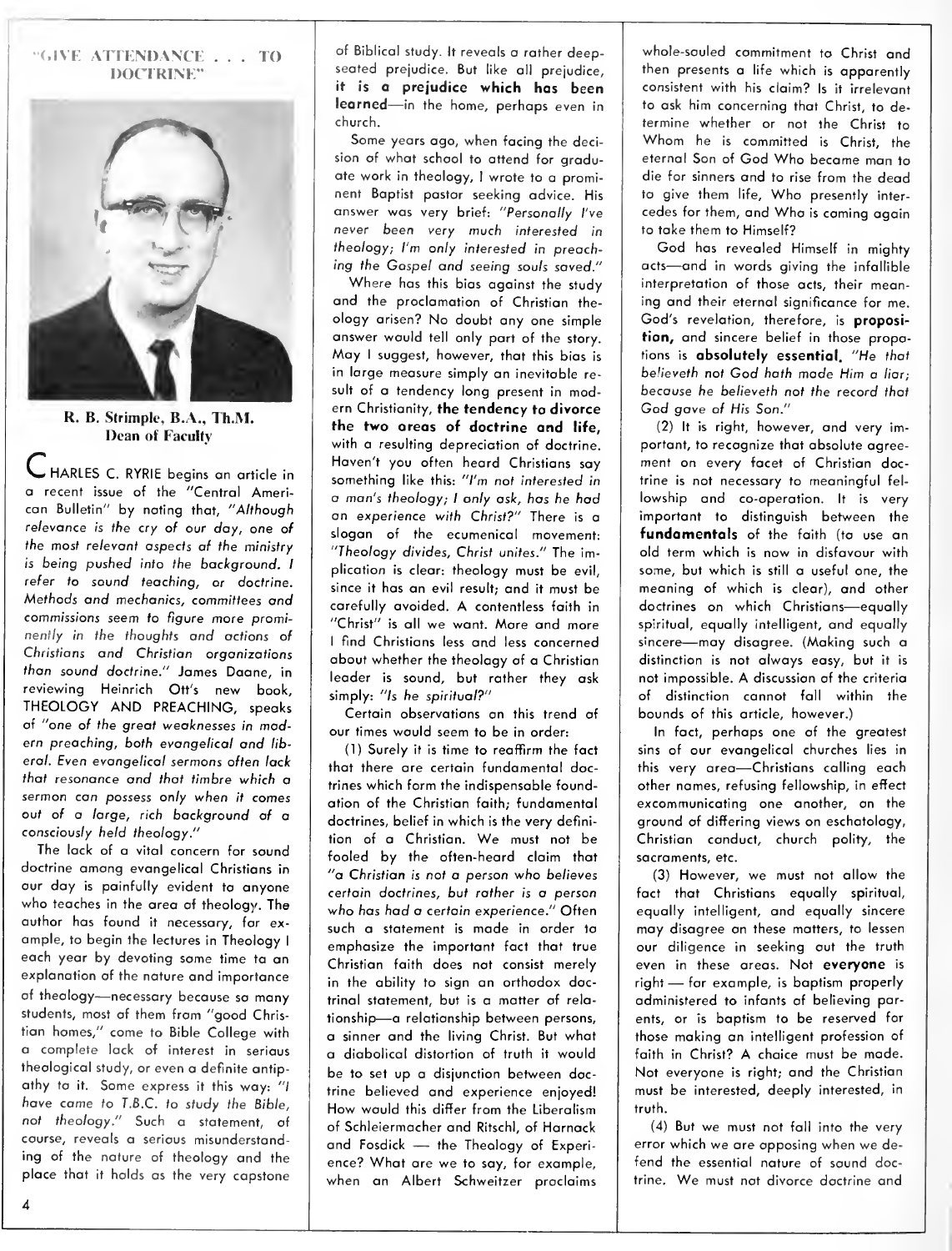life, faith and conduct. We are to know the truth, Christ says, and the truth shall make us free—free from sin and its bondage. We are familior with the normal outline of Paul's epistles: opening chapters on Christian doctrine, followed by instructions on Christian conduct. But we must not think of the apostle's appeal for sound doctrine as merely coupled with his appeal for holy living; it is the prerequisite for holy living.

But the relationship between doctrine and life is a truly reciprocal one as the Scriptures see it, for holy living is itself the prerequisite for sound doctrine. "If any man will do his will," Jesus said, "he shall know of the doctrine, whether it be of God, or whether <sup>I</sup> speak of myself." Doctrinal discernment is God's gift to the sincere and the obedient. "6/essed ore the pure in heart, for they shall see God."

The Christian then must be a lover of truth, and a seeker after truth, and truth for him can be nothing less than the whole counsel of God. Paul's injunctions to Timothy need to be re-echoed: "Give attendance to reading, to exhortation, to doctrine. . . . Take heed unto thyself, and unto the doctrine; continue in them: for in doing this thou shalt both save thyself, and them that hear thee."

# SCHOOL NEWS

 $\star$  What a joy it is, when September rolls 'round, and the College -once more resounds with the voices of senior stu dents, and the slightly less ebullience of freshmen! How wonderful it is to look around and see so many young people, coming from different countries, different backgrounds and different languages, brought together in the will of God, to prepare for His service. What amazing grace is here, as their testimonies verify.  $\star$  The Freshman Banquet on the opening day of the College gave us a little insight into who they are, and what brought them to T.B.C. They have come to us from nine different countries, one of them being permitted out of India just as that tragic country faced armed conflict with Pakistan. As they gave their testimonies, we found that in this fresh man class there are fifteen different de nominations ... an insignificant fact for these who are "all one in Christ Jesus."

Nearly half of them, and there are 106 new students enrolled, hod come to Col lege through the urging of the Holy Spirit, and the counselling of Alumni or Faculty. Many had come as the result of a Missionary Conference, others through hearing the Chorale. What a variety of ways the Lord has to lead His dear chil dren along.

Eight of these freshmen "returned" as second generation T.B.C.ites, with one of them enlivening the evening by saying: "I had to come to T.B.C. or my family would have disowned me!"

They have come, ready for whatever service the Lord Jesus Christ would hove them render. They have come for the discipline of study, of prayer and of ser vice. And they are able to come, because you, and you, have made it possible<br>through your gifts, prayers and interest.  $\star$  To date, we have had some outstanding men speaking at the General Missions and Chapel hours. These have been: Rev. Peter Stam, Africa inland Mission; Rev. Henry Budd, Sudan Interior Mission; Dr. Delbert Kuehl, The Evangelical Alliance Mission; Rev. C. R. Tournay, International Missions, Inc.; Rev. George Black of the Gospel Mission of South America; Rev. and Mrs. Judson Merritt of the Africa Evangelical Fellowship; Rev. Leonard Street, Overseas Missionary Fellowship; Miss L. Chipley, Woman's Missionary Union Society; Mrs. Peter Brown of India, and Rev. L. Roblin, A.B.W.E.

 $\star$  One College highlight was hearing two Ethiopian Pastors, working with S.I.M., tell how the Lord saved them from paganism and worked during the Ethio picn Revival of the mid and late 1940's. We will not soon forget Ato Aba Golie and Ato Markina Mojo.



D. C. Percy, Director of Missions, with Ethiopian Pastors Ato Aba Golie and Ato Markina Maja.

 $\star$  In Chapel, we have been privileged to hear Rev. Harold Fife of High Park Baptist Church; Rev. A. Chisholm of Yonge St. Mission; Dr. J. H. Hunter, noted author; Dr. Harold Ockengo of Boston; Rev. W. Thorneloe of the United Church, Weston, Ont.; Mr. H. Wildish of Jamaica, and Mr. J. Smart, Emmaus Bible School.

These men stand on the firm, infallible Scriptures, and their ministry was a bless ing to us all.

\* Parents and Pastors of new students visited us on September 25th, and it was good to meet with them in the fellowship of T.B.C.

# HAPPY EVENTS!

There was much rejoicing at T.B.C. when MR. and MRS. PETER ENNS finally announced the arrival of their new daughter, CHERYL JANETTE, weighing in at 8 lbs. 14 ozs., on Sept. 14, 1965.

The prayers and best wishes of us all will follow this most recent addition to the College family. We hope to register her for the Class of 1987!

And somehow we omitted, from the last Recorder, the very important news of the marriage of our only Faculty- Bachelor, REV. GORDON WRIGHT. In August he took unto himself a wife, MISS ELOISE MILLER, and is doubtless living very happily ever after. It is good to know that he is being well cared for.

The good wishes of the whole T.B.C. family go out to Mr. and Mrs. Wright, with the prayer that the Lord will bless them and use their united life in His service.

# OUR NEW DINING ROOM

^CHOOL opened 'mid consternation: our Dining Room was a shambles (see pic ture) and for four weeks we "made do" with crowded quarters.



#### The Dining Room BEFORE . .

Then the Dining Room, in sparkling new dress, was ready. With a capacity for 300, we can accommodate nearly twice as many as before.



, . and the Dining Room AFTER.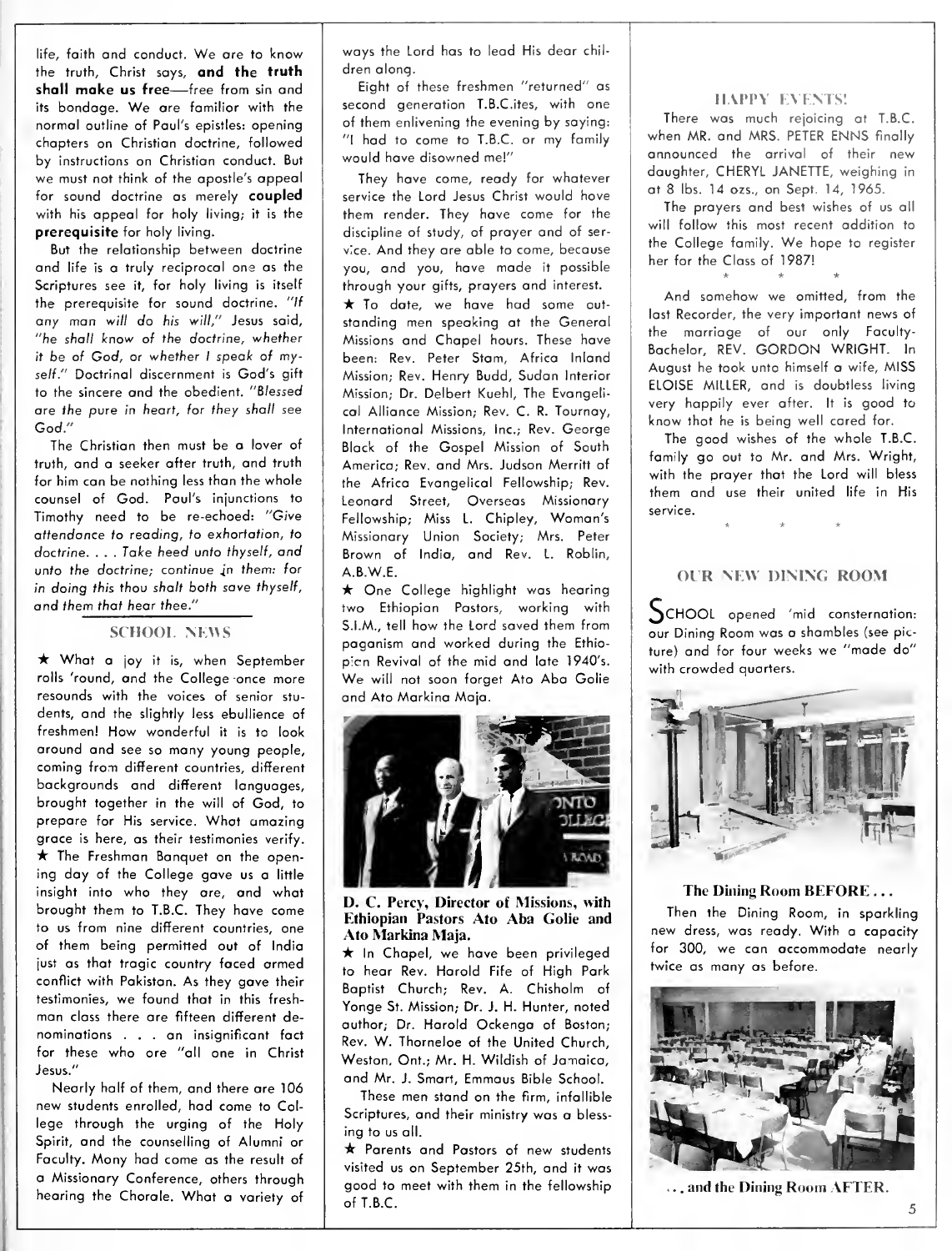And our new kitchen, now in "cafeteria" style, shone with gleaming steel steam-tables, new stoves and refrigerators—new everything. And we are trying to learn how everything works. Some job.

The accompanying pictures don't do them justice—you must come in and see (and taste!) for yourself.

What a blessing and help it all is. And you, and you, and you, made it possible, through gifts and prayers.

Our facilities are available for those engaged in the Lord's work. A limited number of banquets or other functions can be held for minimal cost. Write or phone for information.

And if it's a meal you want, do come but phone first (the day before, if possible) so that there will be something ready.

Our Dining Room is also your Dining Room!



The Kitchen

# "EXAMINE YOURSELVES . . . "

HE Berkeley Version of II Cor. 13:5 reads, "give yourself an examination". Christmas time is examination time for students at T.B.C., and there are two good reasons why we should all have an examination at this time. In the first place,

it is the season when we remember Christ's great self-emptying pilgrimage to earth, the pilgrimage that was to lead to His death for us. This should give us the desire to see if we are doing as well as we should, for His sake. In the second place, it is nearly the time of the New Year, an excellent time for self-assessment and for a new start in our Christian life.

What sort of an examination shall it be? Well, the Christmas examination is not a final examination, but we might as well pattern it upon the finals, since we already know the basis upon which the finals will be made up. The Lord Jesus, speaking of the final examination for the Christian said, "the word that I have spoken, the same shall judge him at the last day" (John 12:48).

Suppose, then, that we take some of

6



# E. L. Simmonds, M.A., B.D.

the words of God and examine ourselves, each one of us, in the light of them:

- 1. "6/essed ore they which do hunger and thirst after righteousness, for they shall be filled." (Matt. 5:6) —Do <sup>I</sup> hunger and thirst after
	- righteousness? Or am <sup>I</sup> satisfiied with my present spiritual state?
- 2. "Whosoever committeth sin is the servant of sin . . . If the Son shall make you free ye shall be free in-
	- —Am I the servant of sin? Any sin?<br>—What measure of freedom is "free<br>indeed?"
	- $-$ Has the Son made me "free indeed?" Or hove <sup>I</sup> still some way to go?
- 3. "The oath which He swore . . . That He would grant unto us that we, being delivered out of the hand of our enemies might serve Him without fear in holiness and right eousness before Him all the days of
	- -Do I serve God in holiness and<br>
	righteousness?
	- —Do I do so all the days of my life?<br>—Do I really want to?<br>—What steps, if any, am I taking to
	- achieve this?
- 4. "Whom He did foreknow He also did predestinate to be conformed to the image of His Son." (Rom.
	- 8:29)<br>—To what extent have I become<br>— like Christ?
	- —To what extent am I "filled"?<br>—What practical steps am I taking
	- in order to be filled?
- —Am <sup>I</sup> becoming more like Christ
- -Am I satisfied; are my family satisfied; is God satisfied with my at tainments in Christlikeness?
- 5. "Unto Him that is able to keep you from falling and to present you foultless before the presence of His<br>glory with exceeding joy." (Jude 24) —Can God keep me from falling?<br>—To what extent is He keeping me
	- from falling?
- 6. He is able to save them to the utter most that come unto God by Him."
	- (Heb. 7:25)<br>—What does "uttermost" mean<br>— here?
	- —Have I been saved that much?<br>—Do I really want to be saved that
	- much?
- 7. "/ am crucified with Christ, nevertheless I live, yet not I but Christ liveth
	- in me." (Gal. 2:20)<br>
	—To what extent is this true in my<br>
	experience?
	- -To what extent can Christ become my life?
- 8. "I can do all things through Christ<br>which strenatheneth me." (Phil. 4:13)
	- —What are the limits that I am set-<br>ting for this verse?
	- —What are God's limits for this verse?
	- —Have I yet reached these limits?<br>—What plans do I have for reaching
	- - more of them?
- 9. If any man be in Christ he is a new creation; old things are passed away, behold all things have be
	- come new." (II Cor. 5:17)<br>—In what way am I a new creation?<br>—In what realms have old things<br>passed away?
	-
	- —To what extent have all things be-<br>come new?
	- -- Do my family see me as a new creature in Christ?
- 10. "I bow my knees unto the Father ... that ye might be filled with all<br>the fulness of God.'' (Eph. 3:14, 19) —What does it mean to be "filled<br>with all the fulness of God"?
	-
	- —How much of this fulness do I<br>have?
	-
	- —How much of it do I want?<br>—Am I taking any steps to be "filled"?
- 11. "O God . . . my soul thirsteth for Thee, my flesh longeth for Thee."
	- (Ps. 63:1)<br>—Do I have a desire for God com-<br>parable to this?
	- -Do I want to be possessed by such a desire?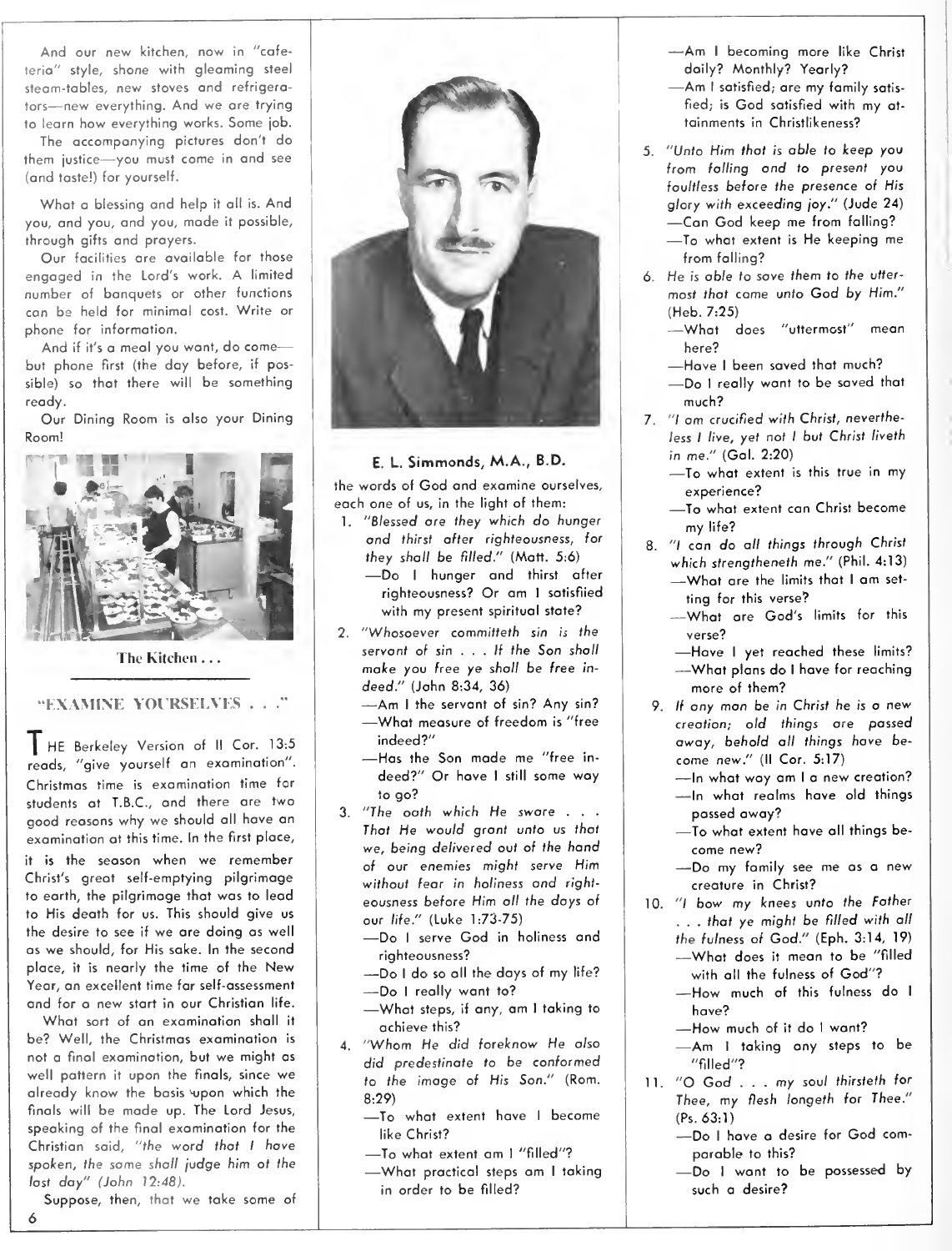12. "We ... do not cease fo pray . . . That ye might walk worthy of the<br>Lord." (Col. 1:9, 10) —Can I claim to walk "worthy of<br>the Lord"?

-To what extent is this possible?

- 13. "Strengthened with all might according to His glorious power unto all patience and longsuffering with joy
	- fulness." (Col. 1:11)<br>—How real is this "glorious power"<br>in my life?
	- —How much of the "all patience"<br>do Lexhibit?
	- -Is my patience the "with joyfulness" variety?
- 14. "Ye have not because ye ask not." (Jas. 4:2)
	- How adequate is my practice of
	- prayer? —Could I be a better Christian? —Am I going to be better?<br>—When am I going to start? —<br>—How am I going to start?
	-
	-
	-
- 15. "Ask and it shall be given you; seek and ye shall find; knock and it shall be opened unto you."
	- "According to your faith be it unto you."

"Thanks be to God who giveth us the victory."

No - don't grade (or downgrade) yourself on this examination. Let the Holy Spirit be your Examiner today.

# THE PURPOSE OF THE **INCARNATION** (.\ Bible Study in the First Epistle of John)



# M. Murray Macleod, M.A., B.D.

With Christmas just "round the bend", it may well be as helpful as it is timely to examine together the testimony of John's first glorious letter to the incarnation of our beloved Lord.

Every preacher knows the thrill and joy of making a fresh discovery in the study of God's Word. <sup>I</sup> remember very vividly experiencing just such joy when, in studying I John, it dawned upon me how in each one of the five chapters John had some further Spirit-imparted light to shed upon this holy mystery.

We shall find it helpful to consider this subject from two view-points: the objective and the subjective aspects; in other words, we shall consider, first, the Purpose FOR US; and then, the Purpose IN us.

I. The Purpose of the Incarnation FOR US

1. To Reveal the Divine Love (see 4:9 and 3:16)

How little man really knew about God's love until Jesus came among men. He moved in our very midst as love in action. In 4:9, John puts it very clearly: "In this was manifested the love of God toword us, because that God sent his only begotten Son into the world.  $\ldots$ If our love were more like His, it would be more octive! He proved His love. He demonstrated His love. He "manifested" His love. Do we?

# 2. To Reveal the Living Word (1:1; cf. John 1:14)

In commenting on the Gospel of John, chapter 1, verses 1, 9 and 14, Lightfoot says: "Here the thought is of the Revelation, and not of the Person. Christ is Himself the Word." In the first verse of the Epistle the reference is to the whole Gospel, of which He is the centre and the sum. So we see that John is to give us in this Epistle an application of the Truth to life.

# 3. To be the Saviour of the World (4:14)

John is here bearing witness to an abiding experience when he soys: "We have seen and do testify that the Father sent the Son to be the Saviour of the world." This magnificent description of Christ is found in only one other place in Holy Scripture, namely in John 4:42. This describes not only what He is designed to be, but what He actually is. This is a grand protest against any narrow Jewish ideas. The scope of His saving mission is as boundless as man's need. This is what a dying world desperately requires: — not <sup>a</sup> prophet — nor <sup>a</sup> teacher — still less <sup>a</sup> mere "example" — but, <sup>a</sup> Saviour.

4. To be the Propitiation for our Sins (3:5; 4:10; 2:2)

"Ye know that he was manifested to take away our sins". The verb here means: "to remove by lifting", or "to carry away" (compare with this, <sup>I</sup> Peter 2:24). In 4:10, the aorist tense is used — stressing the fact that this is an accomplished fact — <sup>a</sup> recorded incident in his tory. The word "hilasmos" means "expiation" (see 2:2), and the verb is a present tense (an Eternal present) — "He is the expiation", thus releasing the flood-gates of God's yearning love.

# 5. To Destroy the "Works of the Devil" (3:8b)

Note the majestic title of our Lord: "The Son of God" — possessing essential, unoriginated relationship with the Father — emerging into the world to destroy the Adversary's works. Observe, incidentally, the testimony to the real personality of the devil. What — supremely — are "the works of the devil"? They ore these: introducing sin; throwing doubt on God's Word; breaking communion; defiling hu man nature; introducing death.

- His Purpose IN US
	- 1. To Give Us an Understanding (5:20; cf. Luke 24:45) The word used (and here only by John) is "dianoia" — the process of rational thought; the faculty of forming a conclusion from certain known facts. "Then opened he their understanding . . ." (Luke 24:45). In John 17:3, this is re vealed as the essence of Eternal life. Let us not despise the intel lectual grasp of truth — we suffer today from too little of it, not from too much!
	- 2. To Bestow Life (4:9; cf. John 10:10)

This revelation is "in us" as the medium in which it was revealed and in which it was effective. John here stresses the activity of the Christian — not merely his safety.

- 3. To Create Fellowship (1:3) The Life was revealed to bring the redeemed into relationship with Him: "a-having-in-common", first, with one another — then with both Father and Son.
- 4. To Inspire to Witness (1:2) Note the order here:
	- (a) Personal Experience.
	- (b) Public Testimony.

(c) Particular Witness. Review all this in light of Jesus' words in John 15:18, "As the Father hath sent me, even so have <sup>I</sup> sent you. . . ."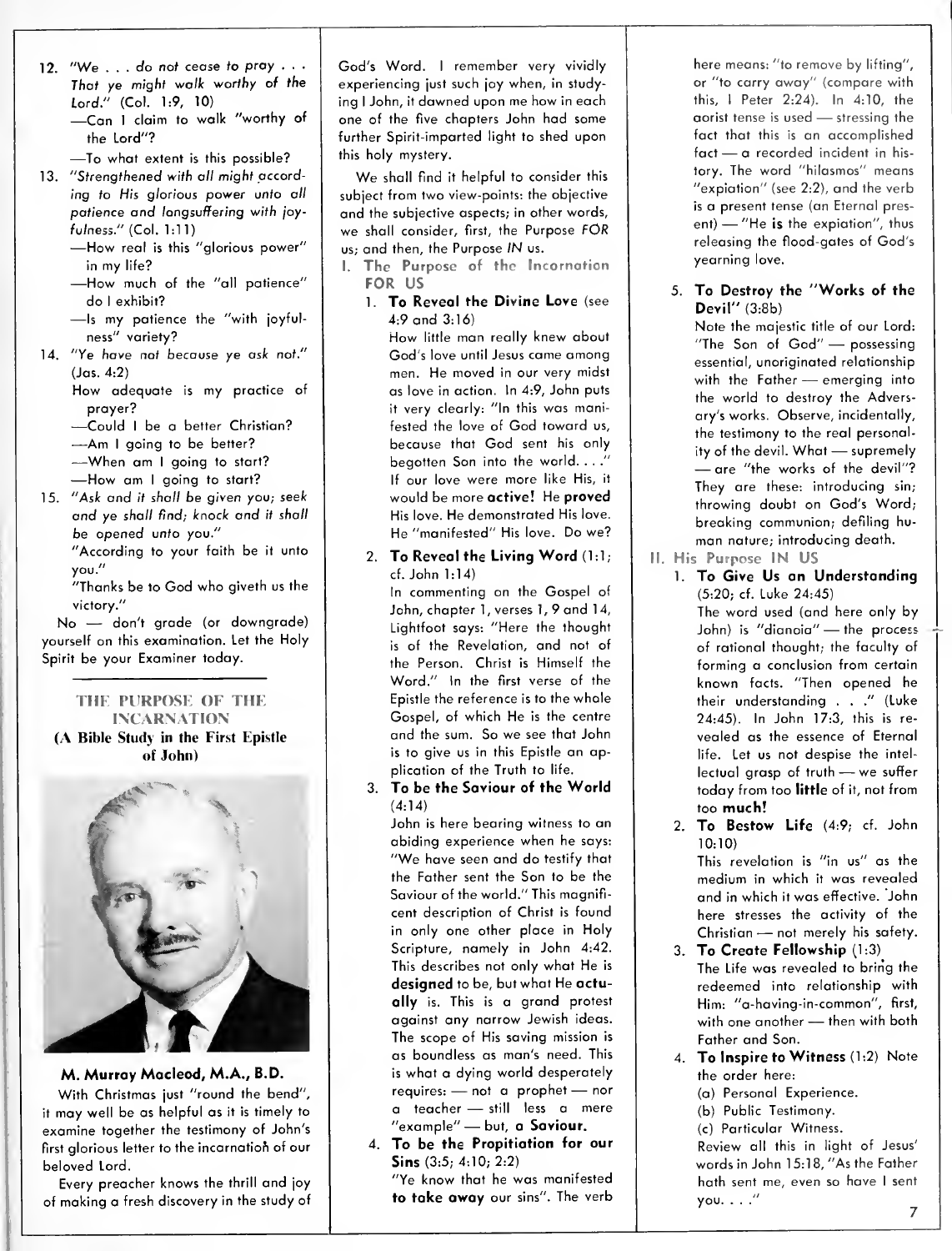

# CHORALE APPOINTMENTS 1965-'66

| Sunday, November 21 |                                    |
|---------------------|------------------------------------|
|                     | 11:00 a.m. Hillview Presbyterian   |
|                     | Church, Toronto                    |
|                     | 7:00 p.m. St. Andrew's Anglican    |
|                     | Church, Thistletown                |
| Sunday, November 28 |                                    |
|                     | 11:00 a.m. Leaside Bible Chapel,   |
|                     | Toronto                            |
|                     | 7:00 p.m. Parkdale Baptist Church, |
|                     | Toronto                            |
|                     |                                    |

#### Sunday, January 9

7:00 p.m. West Toronto Baptist Church, Toronto

| Sunday, January 16 |                                     |
|--------------------|-------------------------------------|
|                    | 11:00 a.m. First Avenue Baptist     |
|                    | Church, Toronto                     |
|                    | 7:00 p.m. Woodbine Heights Baptist  |
|                    | Church, Toronto                     |
| Sunday, January 23 |                                     |
|                    | 7:00 p.m. Bethel Bible Church,      |
|                    | Toronto                             |
| Sunday, January 30 |                                     |
|                    | 11:00 a.m. Fairbank Baptist Church, |
|                    | Toronto                             |
|                    | 7:00 p.m. Oakwood Baptist Church,   |
|                    | Toronto                             |

# NEW CHORALE RECORDING

"NOW GOD BE PRAISED" presents the music ministry of Toronto Bible College. Under the direction of Rev. William H. Crump, Director of Music, and pianist, Mrs. D. C. Percy, A.T.C.M., the recording combines the best of the T.B.C. Chorale programs. This third T.B.C. long playing record is sent forth with the prayer that it may bring blessing, inspiration and enjoyment to all who hear it.NOW GOD BE PRAISED - \$4.00 (tax included) post paid.

Be sure you order promptly from:

Miss L. Arndt, T.B.C. Bookroom, 14 Spadina Rd., Toronto 4

Kitchener-Galt-Preston area Saturday, February 5 8:00 p.m. T.B.C. Missionary Conference Sunday, February 6 7:00 p.m. Calvary Baptist Church, Brampton Sunday, February 20 11:00 a.m. 7:00 p.m. Sunday, February 27 7:00 p.m. Immanuel Baptist Church, Toronto Sunday, March 6 7:00 p.m. People Church, Toronto (plus Student Choir) Sunday, March 13 11:00 a.m. Bridlewood Church (Brethren in Christ), Toronto 7:00 p.m. Willowdale Baptist Church, Toronto Sunday, March 20 7:00 p.m. Richview Baptist Church, Toronto Sunday, March 27 11:00 a.m. Melrose Baptist Church, Toronto 7:00 p.m. Forward Baptist Church, Toronto Chorale Tour — May 3-15

 $\overline{8}$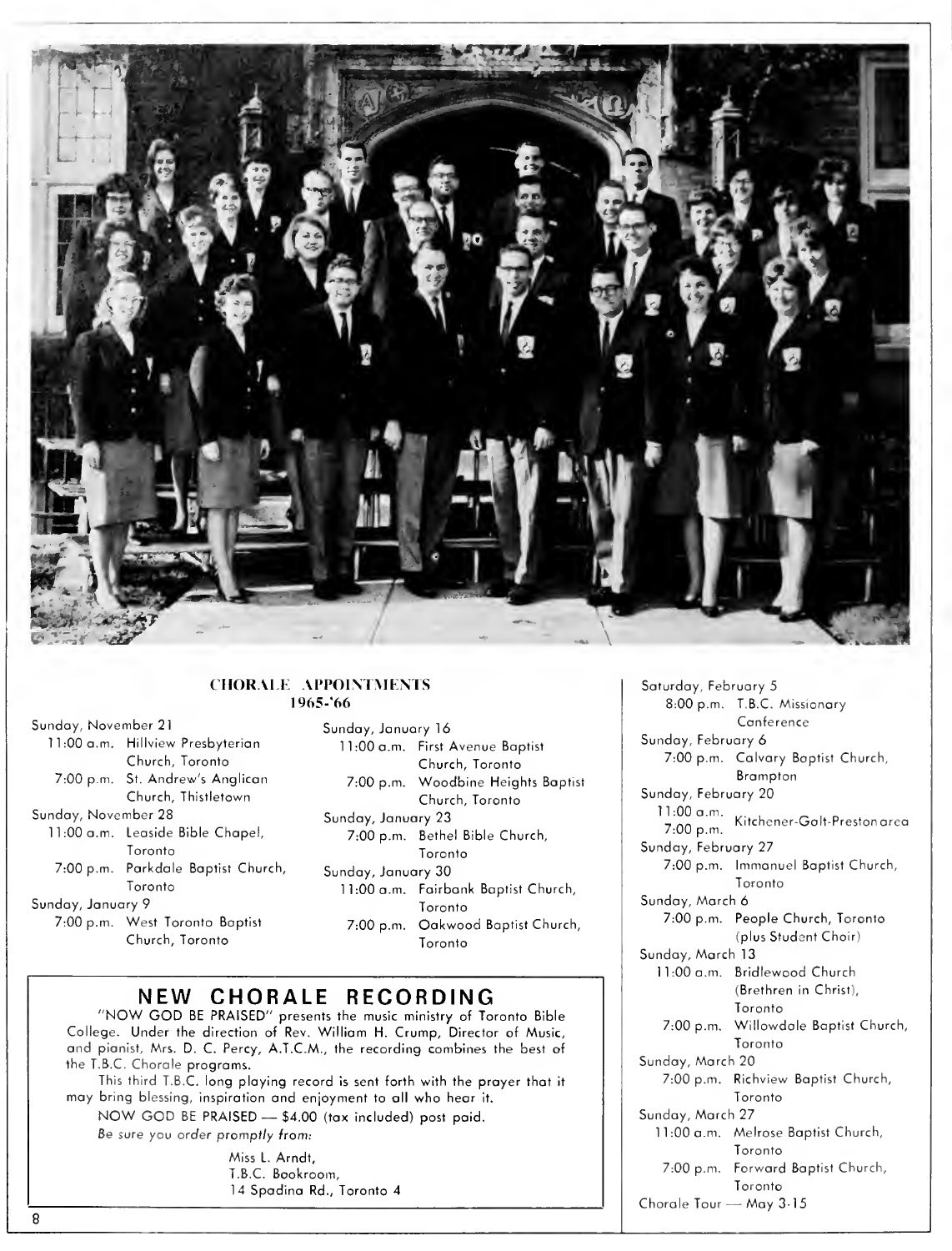# ALUMNI NEWS-

# FIRST ALUMNUS-OF-THE-YEAR SELECTED AT ANNUAL HOMECOMING



Miss M. Jane Scott, '15, accepts fhe first Alumnus-Of-The-Year award from Alumni President Alex Deans, '49.

 $\bigcup$ ctober 2nd, 1965, the Alumni Homecoming, will stand out as a highlight of the T.B.C. Alumni Association. It was held in the newly reconstructed Dining Room, the first function to be held there. It saw the official dedication of McNICOL HALL, the College's main building, with a suitable plaque and ceremony. And it was the occasion for the awarding of the first ALUMNUS-OF-THE-YEAR plaque, with the honour deservedly falling to MISS JANE SCOTT '15, noted Christian journalist (with the Toronto Telegram), and speaker.

The Alumni were greeted by a great banner stretched between the two build-<br>ings, with the words:

'WELCOME HOMECOMING GRADS . . . The Student Body" making them feel immediately at home at "Our College."



The first event of the afternoon was the dedication of McNicol Hall, and the unveiling of the new sign at the main door way. Sharing in this tribute were Mr. J. William Horsey, Chairman of the Board, and Rev. A. Chisholm offering the prayer of dedication. The official announcement read this way:

"For over 50 years. Dr. and Mrs. John McNicol were associated with Toronto Bible College. For most of that time, Dr. McNicol was the Principal, and through a deep spiritual life and a rich and full ministry as teacher and administrator, left an indelible impression on the College.

"Today, to the glory of God and in memory of His servants. Dr. and Mrs. John McNicol, the main building of Toronto Bible College shall henceforth be known as



At the Homecoming Banquet, Mr. Alex Deans, '49, presided, and carried the pro gramme through with wit and zeal. The addition of several names to the Golden Mile Chapter, this time all from the class of 1915, was another highlight. Each year, this honoured group has its own "population explosion" signifying fifty years, since graduation, of loyal and faithful service to the Lord Jesus Christ.

Then Miss Jane Scott spoke. Out of her own fifty or more years of Christian service, her intimate knowledge of the needs and problems of people, and her spiritual insight, she was well able to speak of the mountains and hills that confront men and women, and reminding all that there is one hill called "Calvary" of which a hymn writer has said:

- "I know a fount where sins are washed away,
- <sup>I</sup> know a place where nighf is turned to day,
- Burdens are lifted, blind eyes made to see,
- There is wonder-working power, in the blood of Calvary."

When the College hymn was sung, and farewells were made, if seemed indeed as though there had been a homecoming in the fullest sense of the word.



President S. L. Boehmer, at the dedication of McNICOL HALL, is standing in front of the pictures of Dr. & Mrs. John McNicol in the main hallway.

ADDITIONS TO GOLDEN MILE CHAPTER, 1965 Rev. Edwin Roy Baker '15 Rev. Alfred Burgess '15 Mrs. C. A. Cooch (Helen Katharine Byam) '15 Dr. Sarah M. L.Cook '15 Miss Elvino Cressman '15 Mrs. Wm. C. Dennis (Barbara Mould) '15 Mrs. Irwin Gimbel '15 Mrs. Samuel Hamilton (Daisy E. Williamson) '15 Miss Edith Hickerson '15 Rev. Ivory Jeffrey '15 Rev. Roy McGregor '15 Mrs. Percy Near (Rosalind J. Brown) '15 Miss Jane Scott '15 Miss Annie Soper '15 Miss Helen Struthers '15 Mr. George W. Honhold '15

ON THE HOME FRONT

- MISS EDNA REVOY, '64, has joined the staff of the Scott Mission, Toronto.
- MAJOR GORDON HOLMES, '39, is in charge of the Salvation Army in Oshawa.
- MR. EARL, '65, and MRS. (LOIS VIESEL- MEYER, '64) AMBROSE, are in Westport, N.S., where he is pastor of the Christian Church.
- REV. PAUL BURNS, '46, is pastor of Pelmo Park Baptist Church in Weston, Ont.
- MISS LOUESE CAMERON, '64, is presently taking a course in Edinburgh Scotland. She has been accepted by the Africa Inland Mission for service in Africa.
- MR. BILL McNEIL, '61, is attending Waterloo University College, Waterloo, Ont.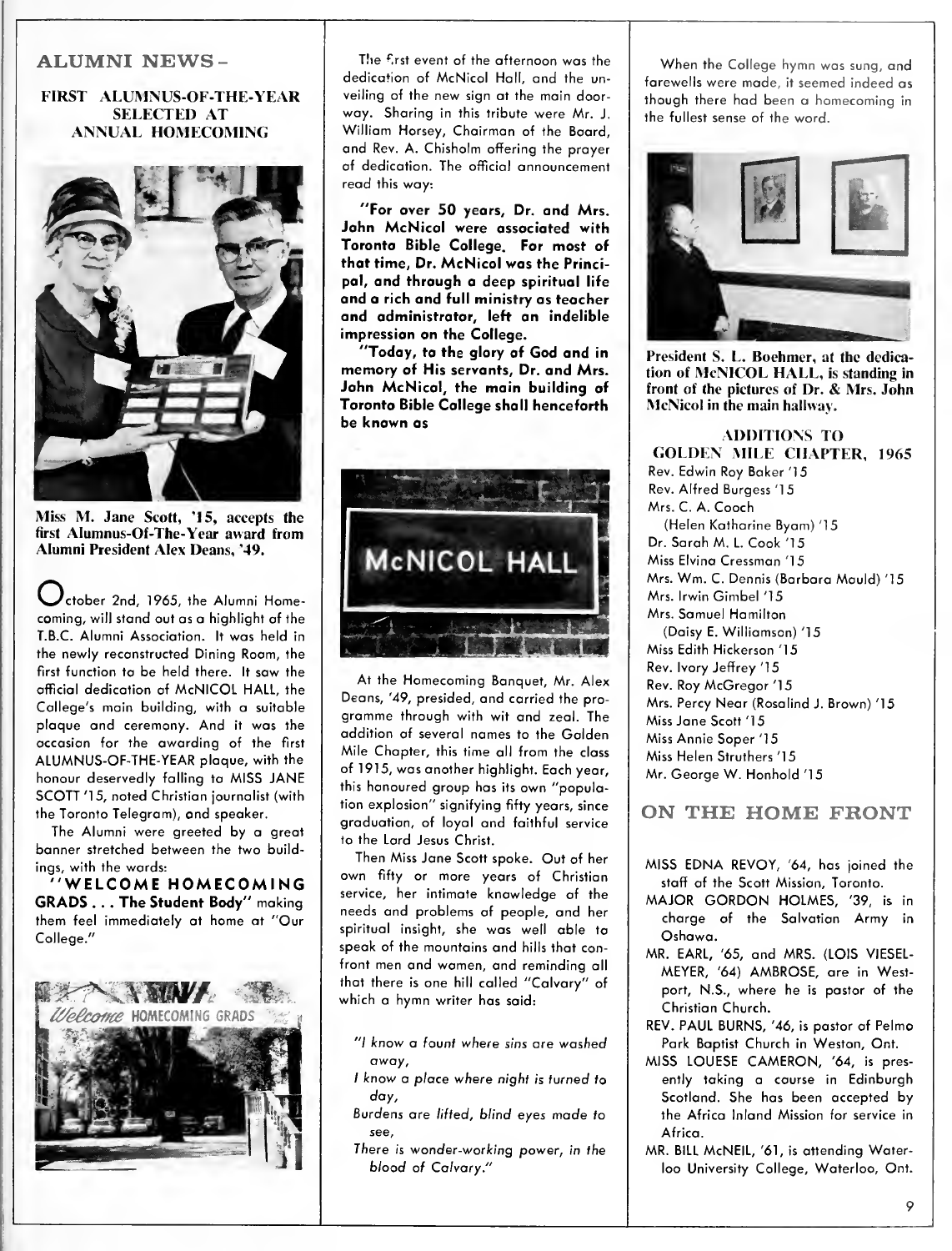# ON THE HOME FRONT

- MR. CARL SPACKMAN, B.A., B.Th. '63, is attending Westminster Theological Seminary, Philadelphia.
- MR. WINSTON NEWMAN, B.Th. '64, is attending University of Toronto.
- MR. WARNAR SPYKER, '64, is attending Emmanuel Bible College, Kitchener.
- REV. BARRY, B.Th. '64, and MRS. (CHRIS-TINE, '63) JONES are in England, where Mr. Jones is serving os a representative of Cliff College.
- MISS ELEANOR LOVEDAY, '42, is Dean of Women at Central Bapitist Seminary, Toronto.
- MR. LOGAN RAYBURN, '65, is pastor of the Baptist Church in Madoc, Onf.
- REV. ARTHUR, '37, and MRS. (NELLIE DAVIES, '37) GREER are in Garden Grove, Calif., where he is pastor of the West Anaheim Baptist Church.
- MR. GORDON HISCOX, B.Th. '65, is pastor of the Gospel Church, Coe Hill, Ont.
- MR. and MRS. (JOYCE MITCHENER, '62) DUANE NORTON (C.E.F.) are attending Missionary Internship in Detroit, Mich.
- MISS GWEN LOOK, '65, is presently at tending Jungle Camp in Mexico.

rO THE FIELD

- MISS CHARLOTTE DUMBERTH, '62-'64 (German Mission) has gone to Thailand for her first term.
- MISS JEAN WA'KER, '62, to Liberia, W. Africa, under W.E.C., for her first term.
- MR. and MRS. (JEAN MARTIN, '53) SHANNON (C. & M.A.) returning to Buenos Aires, Argentina.
- MR. DESMOND, '61, and MRS. (LILLIAN NICHOLS, '60) MEED (S.I.M.) to Ethio pia, Africa, for their first term of service.
- MR. HAROLD, '60, and MRS. (MARILYN DUNCAN, B.Th. '61) VANDERLIP (I. C.E.F.) to India, for their first term.
- MISS KAY MacLEOD, '52 (S.I.M.) returning to Ethiopia, Africa.
- MISS LOUISE GAMBLE, '60 (Canadian Presbyterion W.M.S.), for her first term, to Taiwan.
- MISS HELEN BACON, '63, for her first term of service with O.M.F., Singapore.
- MISS LORNA HICKS, '60, to India, under the B.M.M.F., for her first term.

REV. and MRS. (KATHLEEN HENDERSON, '35) JUDSON MERRITT (A.E.F.), return ing to Rhodesia, Africa.

- MISS ELLEN CALLANDER, '31, returning
- to Brazil, South America, under the E. U.S.A.
- MISS MAUREEN SMITH, '61 E.C., (W.B.T.) to New Guinea, for her first term.
- MISS MARGARET OGLIVIE, '44, returning to the Congo Republic, with The Congo Protestant Relief Agency.
- MISS ELAINE ROSS, B.Th. '60, (B.W.M.) to Japan, for her first term.

# ON FURLOUGH

- MISS JEAN PYPER, '26, retired in June, 1965, after 34 years of service in Bolivia, South America, with the Canadian Baptist Women's Missionary Society.
- MISS ELLA HILDEBRAND, '29, (S.U.M.) from the Chad, Africa.
- MAJOR ESTELLE KJELSON, '41 (Salvation Army) from Indonesia.
- MISS OLIVE FYNNEY, '31 -'32 (O.M.F.) from Malaysia.
- MR. FLOYD, '57, and MRS. SHANTZ (C.E.F.) from Quito, Ecuador.
- MR. GEORGE, '35, and MRS. BUTCHER (C.M.M.L.) from Zambia, Africa.
- MISS MURIEL BAMFORD, '45 (Board of World Mission) from India.
- MISS ELIZABETH WEBB, '41 (S.I.M.) from Nigeria, Africa.
- MISS HELEN STAFFORD, '62, to MR. ROBERT WATSON, on May 7, 1965, at Grace Baptist Church, Livonia, Mich. MISS ARLENE RUST, '62, and MISS VIRGINIA MOTT, '63, were bridesmaids.
- MISS DOROTHY MAYNE, Reg. N. to MR. MARTIN STEWART, '64, on May 22, 1965, at Knox Presbyterian Church, Toronto. REV. GEORGE LOWE, '39, officiated.
- MISS LOIS VIESELMEYER, '64, to MR. EARL AMBROSE, '65, on June 5, 1965, in Nompa, Idaho. MR. RON VIESEL- MEYER, '64, was best man.
- MISS JEAN HOPKINS, '62, to MR. GABRIEL FODOR, on June 19, 1965, in Barrie, Ont.



#### MARRIAGES

MISS ELSIE COOPER, '41 E.C., to MR. JACK PERSSON, on June 24, 1965, at Oakwood Baptist Church, Toronto. REV. GEORGE McALPINE, '37 E.C., offici ated. MISS FRANCES ADAIR, '48 E.C., was bridesmaid and MISS ADELE

CANTWELL, '52, was organist. The best man was MR. TED GLYNN, '63-'65, and MR. BILL CUNDY, '29-'32, was an usher.

- MISS KATHRYN DUNCANSON, '65, to MR. WINSTON NEWMAN, B.Th. '64, on July 3, 1965, at the Presbyterian Church, Norval, Ont. MISS CAROL HARRIS, '65, was bridesmaid and MR. DAVID WAKEHAM, B.Th. '64, was best man. MR. LAURENCE MARTIN, B.Th. '64, and MR. IAN McLEAN, '66, were ushers.
- MISS PHYLLIS AMBURY, '65 Sp., to MR. JOHN TURRELL, on July 17, 1965, at Bethel Associated Gospel Church, Kingston, Ont. MISS WINNIFRED COWL-ING, '67, was bridesmaid.
- MISS CAROLE SUTTON, '65, to MR. JIM BLACK, '63, on August 14, 1965, at Willowdale Baptist Church, Willowdole, Onf. REV. ROBERT STRIMPLE officiated. MR. DAVID WAKEHAM, B.Th. '64, and MR. BOB CASTLE, '67, were ushers. MRS. IAN GRANT (SAN- DRA MARTIN, '64) was soloist.
- MISS MARILYN SMITH, '63-'65, to MR. STEWART WOODROW, on September 3, 1965, in Frobisher Boy, N.W.T.
- MISS SYLVIA HINES, '62, to MR. LAIRD CHRISTIE, B.Th. '60, on September 10, 1965, at Knox Presbyterian Church, Toronto. The maid of honour was MISS GRACE ELLIS, '62, and MISS GUNTRA ZARINS, '64, was a bridesmaid. REV. WM. CRUMP, '49, assisted in the wedding ceremony, and MR. WALTER NOISON, '60, was best man. At the reception, MR. PHILIP KING, '61, was master of ceremonies, and REV. HOR- ACE BRADEN, '46, proposed the toast to the bride.
- MISS MARILYN McGILL, '64, to MR. GORDON HISCOX, B.Th. '65, on Sep tember 25, 1965, at the Baptist Church, Maple Hill, Ont. MISS JACKIE WHAN, '64, was bridesmaid and MR. DOUG-LAS GARDNER, '66, was best mon. Master of ceremonies at the reception was REV. WM. CRUMP, '49.

# BIRTHS

- To MR. BILL, '55, and MRS. HEATH, a son, Gordon Leslie, on June 10, 1964, in Eatonia, Sask.
- To DR. and MRS. (MYRTLE FOSS, '54-55) JIM ASHWIN, a son, Robert Alexander Jomes, on April 9, 1965, in Rensselser, N.Y.
- To MR. and MRS. (JEAN MARTIN, '53) JOHN SHANNON, <sup>a</sup> son, Stephen Scott, on June 11, 1965, in Winfield, III.

10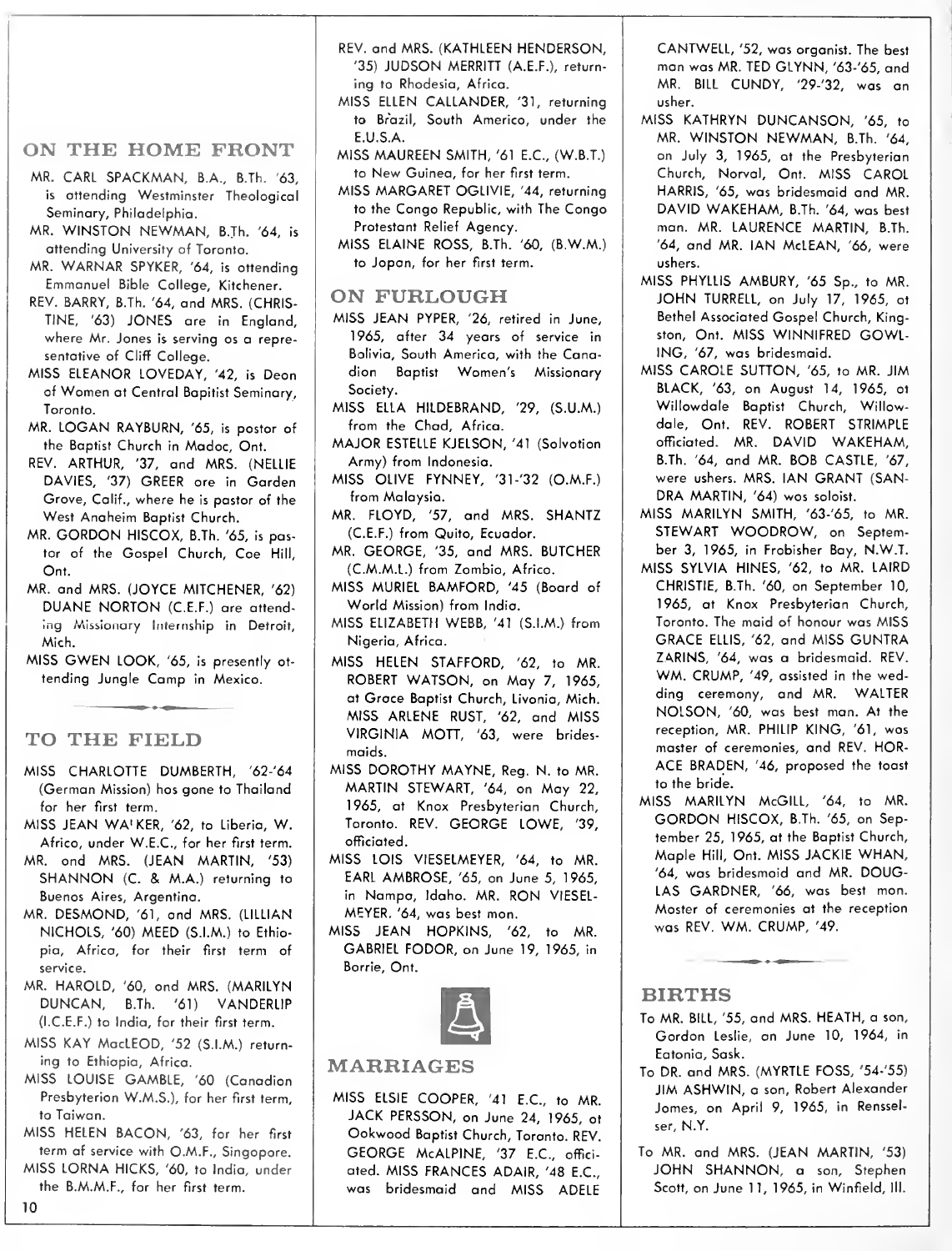- To MR. HARRY, '58-'61, and MRS. OOS-THUYZEN, a son, Stephen, on June 18, 1965, in Kentani, South Africa.
- To MR. MURRAY, '52, and MRS. (EVELYN, Walter, on June 30, 1965, in Cold Lake, Alta.
- To DR. KENNETH, '58 Sp., and MRS. (SYLVIA, '58 Sp.) DRESSER, a son, David Roger, on July 2, 1965, in Piri mapun, Indonesia.
- To DR. and MRS. (DOREEN McKEAG, '55) GORDON CARTER, <sup>a</sup> son, Jonathan Gordon, on August 10, 1965, in Toronto.
- To MR. ROY, '49, and MRS. (FRANCES KERR, '49) WALLACE, a daughter, Marion Frances, on August 12, 1965, in Addis Ababa, Ethiopia.
- To MR. JIM, '56, and MRS. MASON, a son, Glenn Andrew, on August 17, 1965, in Jos, Nigeria.
- (Findmar), sum Femining, sum Farmachiel, and MRS. (EVELYN, 150-51) RICHARDSON, a son, Gordon Walter, on June 30, 1965, in Cold Lake, Alta.<br>
Lake, Alta.<br>
S. D.R. KENNETH, 158 Sp., ond MRS. (SVELYN, 150-15) R. KENNETH, 158 S To MR. GORDON, '61, and MRS. (LUCIA MILNER, '62) McCRACKEN, a daughter, Elizabeth Jane, on August 28, 1965, in Port Credit, Ont.
- To MR. and MRS. JOHN KINGREY, '64-'65, a son, Jeffrey Scott, on Sep tember 1, 1965, in Greenville, Ohio.
- To REV. ROY, '60 and MRS. STUART, a daughter, Gloria Ruth, on September 2, 1965, in Chaudier Bassin, Que.
- To MR. KEITH, B.Th. '60, and MRS. (ANNE CAMPBELL, '60) DONALD, a son, Gor don Bruce, on September 4, 1965, in Ndola, Zambia.
- To MR. ED., '57, and MRS. COOK, a son, Kimberley Douglas, on October 8, 1965, in Kingston, Ont. (named after the Editor of the Evangelical Recorder! We are proud and happy! Ed.)
- To REV. and MRS. (LAURIE CUMMINGS, '60) I. L. JACKSON, an adopted daughter, Leanne, on June 11, 1965, in Virden, Man.
- To MR. DOUGLAS, '57, and MRS. (GWEN BROWNSEY, '58) SHERWOOD, a daughter, Gayle Dawn, on August 27, 1965, at Markdale County Hospital. A sister for Darlene and Gront.

# DEATHS

- MR. R. C. MANSELL, '01 -'02, on June 14, 1965, in Toronto.
- MRS. LLOYD B. MILLER (RUTH E. HEAD-INGS, '15) on July 10, 1965, in Ocala, Flo.
- MRS. HAROLD DOWDELL (EVANGELINE WILLIAMS, '35) on August 25, 1965, in Toronto.
- MRS. W. O. ROTHNEY (AGNES LINK- LATER, '10) on September 8, 1965, in Ottawa.

# Annual Christmas Carol Services

T.B.C. will hold two great Christmas Carol Services in

PLACE: PEOPLES CHURCH, 374 SHEPPARD AVE. E., WILLOWDALE, ONT.<br>DATE: Thursday, Dec. 16, 1965 [1976] Partne: 8:00 p.m. DATE: Thursday, Dec. 16. 1965

A festival of Christmas music rendered by the STUDENT CHOIR of 205 voices The T.B.C. CHORALE - special instrumental and vocal features 2,000 free seats . . . special Christmas offering

# HAMILTON

PLACE: PHILPOTT MEMORIAL CHURCH, PARK & MERRICK STS. DATE: Friday, Dec. 17, 1965 **Manual** 17, 1965 **Time: 8.00 p.m.** 

**Example 2018 11 Services**<br>
TORONTO<br>
1, 374 SHEPPARD AVE. E., WILLOWDALE, ONT.<br>
1965<br>
Signary of Services in<br>
1965<br>
Signary of STUDENT CHOIR of 205 voices<br>
1965<br>
Signary of STUDENT CHOIR of 205 voices<br>
2018<br>
2019<br>
2018<br>
1 A STUDENT CHOIR and the COLLEGE CHORALE will present <sup>a</sup> special programme of Christmas music Our friends are invited to attend one or both of these special festivals of Christmas music

At both services, excerpts from "THE MESSIAH" will also be sung

# A Radiating Force

TORONTO BIBLE COLLEGE'S alumni expressed the admiration of thousands of Telegram readers, when they bestowed on Jane Scott this newspaper's religious columnist, the first alumnus-of-the-year award.

Her comments, rich in wisdom ond Christian traditions, have been a source of inspiration and joy. The constant streom of letters to the Readers Write column on this page attests to her popularity and influence.

"A happy man or woman," Robert Louis Stevenson has said, "is a better thing to find than a five pound note. He or she is a radiating force of goodwill; and their entrance into a room is as though another candle had been lighted."

Miss Scott has fulfilled this definition to overflowing. She keeps lighting candles by spreading hope, peace and devotion. May they continue to light the eyes and hearts of her readers.

(From: The Telegram, Toronto, Oct. 5, 1965)